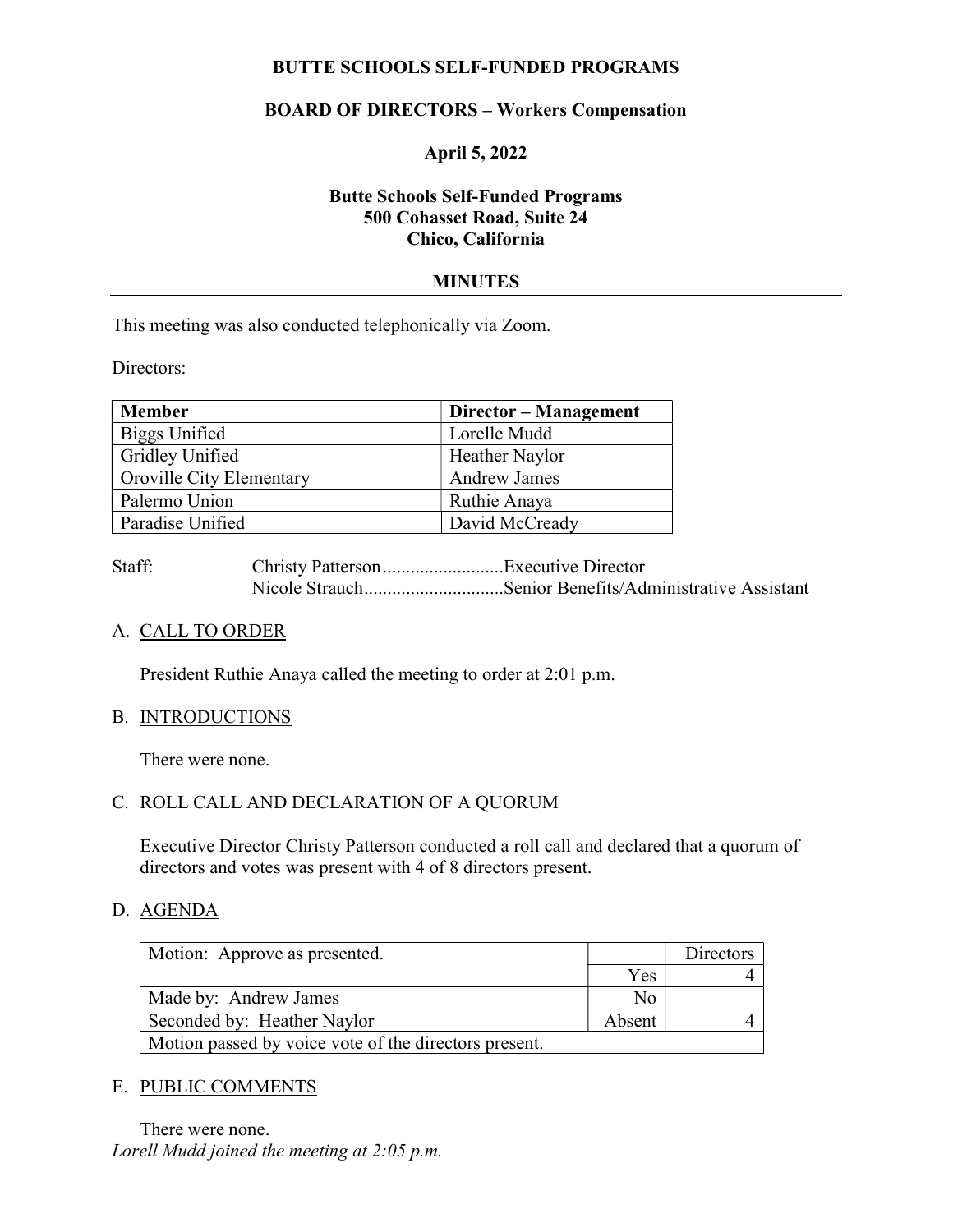# F. DISCUSSION/ACTION ITEMS RE WORKERS' CMOPENSATION PROGRAM

- 1. Consider Confidence Level Funding Rate
- 2. Consider Experience Modification Factor
- 3. Consider BSSP Administrative Rate
- 4. Consider Premium Funding Schedule
- 5. Consider Investment Plan

Mrs. Patterson reviewed each of the items as presented within the packet.

| Motion:                                |                                                                                                                                                                              |                | Directors        |
|----------------------------------------|------------------------------------------------------------------------------------------------------------------------------------------------------------------------------|----------------|------------------|
| Confidence Level Funding Rate:         | 75% effective July 1, 2022                                                                                                                                                   | Yes            | 5                |
| <b>Experience Modification Factor:</b> | Grandfathered at the NVSIG<br>X-Mods neutralized to 1.0<br>(see Attachment A).                                                                                               |                |                  |
| <b>BSSP</b> Administrative Rate:       | \$0.01/\$100 payroll effective<br>July 1, 2022                                                                                                                               |                |                  |
| Premium Funding Schedule:              | Transfer 3 months' premium,<br>based on July-October, 2021,<br>payroll, in July, 2022.<br>Beginning October 1,<br>transfer monthly based on<br>actual payroll after true-up. |                |                  |
| Initial Investment Plan:               | LAIF during initial period<br>with future options to be<br>considered once excess cash<br>is developed.                                                                      |                |                  |
| Made by: Andrew James                  |                                                                                                                                                                              | N <sub>o</sub> | $\boldsymbol{0}$ |
| Seconded by: David McCready            |                                                                                                                                                                              | Absent         | 3                |

## I. ADJOURNMENT

The meeting adjourned at 2:19 p.m.

Respectfully submitted,

Pattern

Christy R. Patterson Executive Director